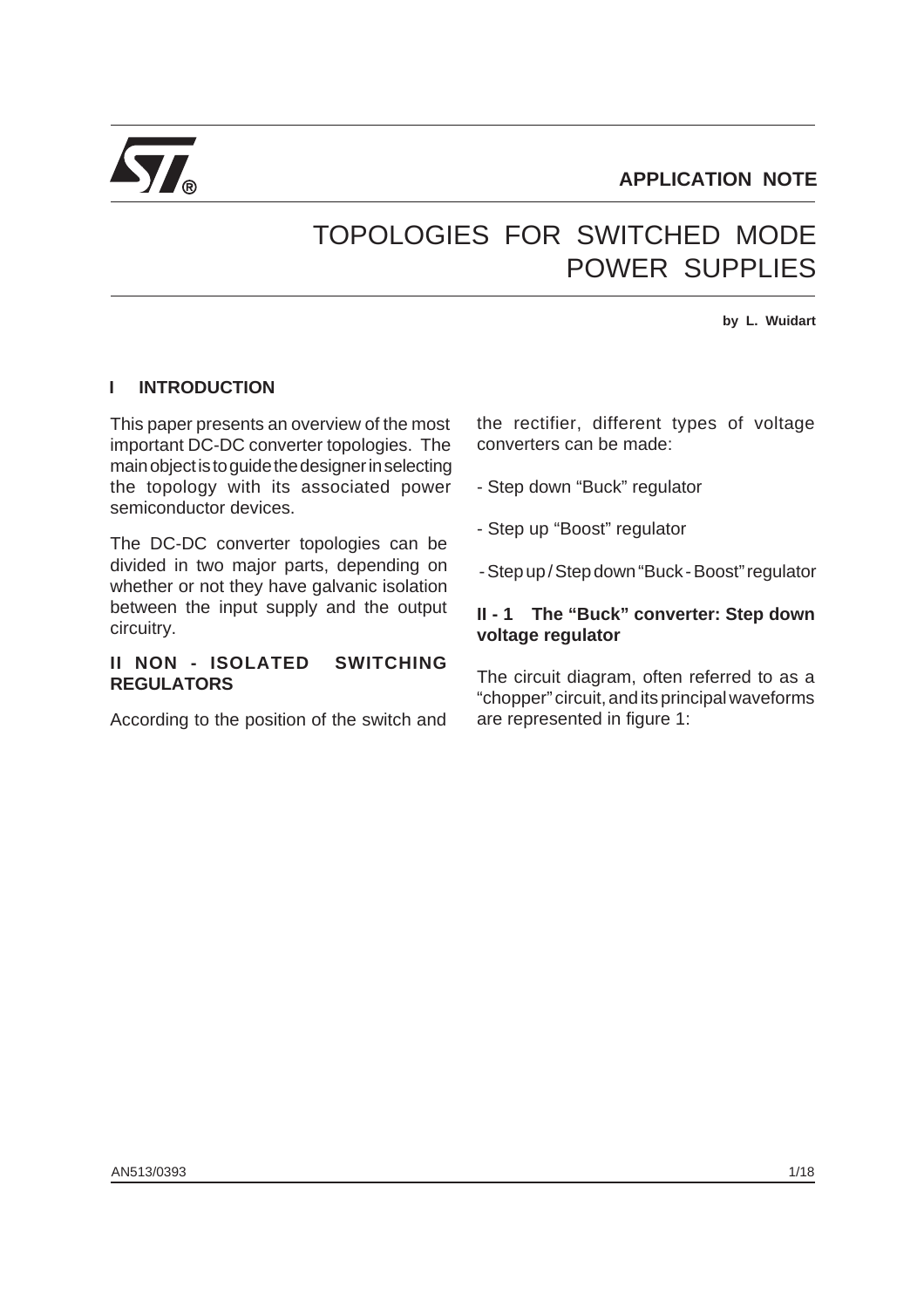



The power device is switched at a frequency  $f = 1/T$  with a conduction duty cycle,  $δ = t_{on}/T$ . The output voltage can also be expressed as:  $V_{\text{out}} = V_{\text{in}}$ .  $\delta$ 

Device selection:

\* Power switch: 
$$
V_{\text{cev}}
$$
 or  $V_{\text{DSS}} > V_{\text{in max}}$ 

$$
I_{\text{cmax}} \text{ or } I_{\text{D max}} > I_{\text{out}} + \frac{\Delta I}{2}
$$

 $I_{F(AV)} \geq I_{out}$  (1- $\delta$ )

 $\sqrt{2}$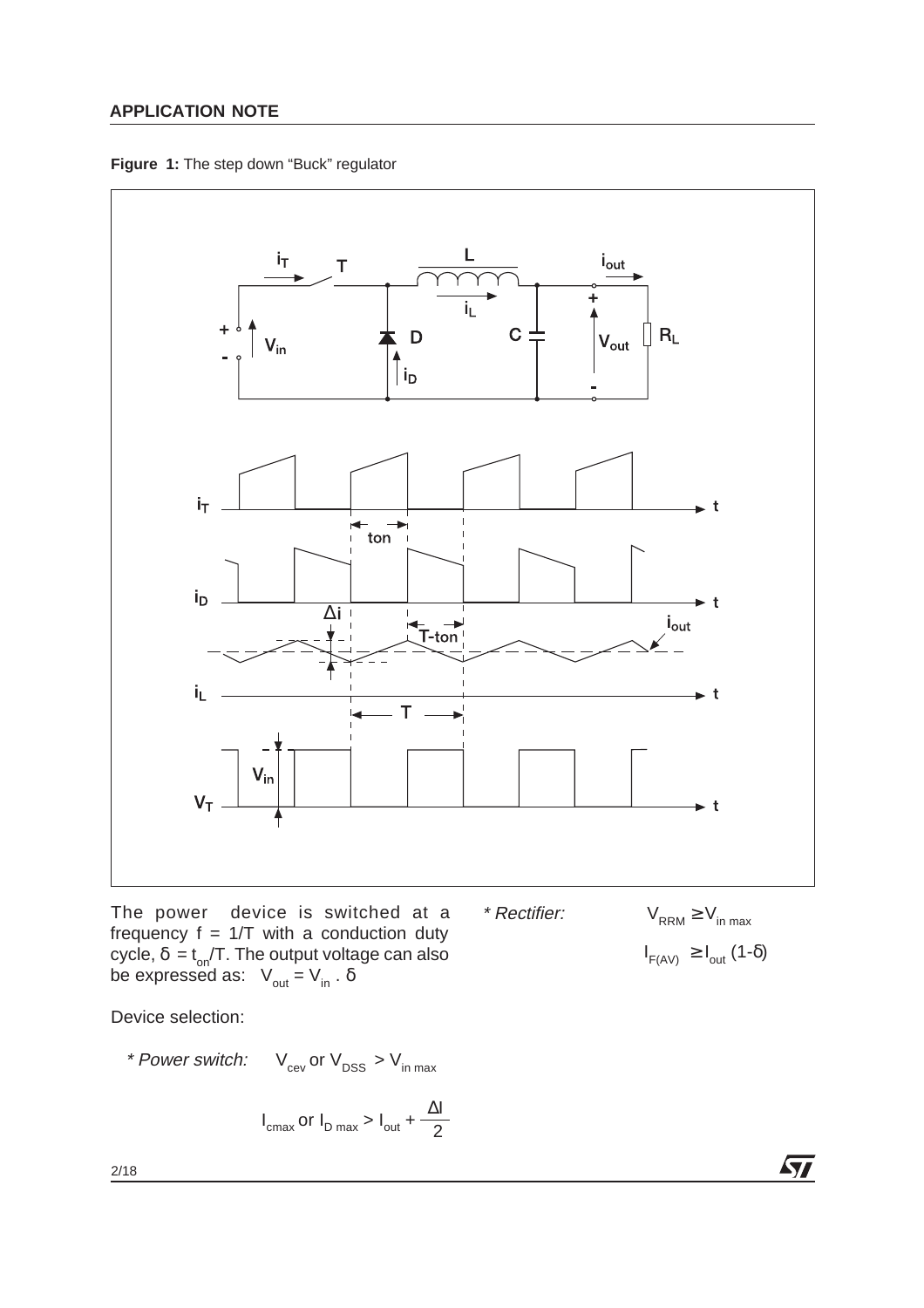# **II.2 The "Boost" converter: Step up voltage regulator**





In normal operation, the energy is fed from the inductor to the load, and then stored in the output capacitor. For this reason, the output capacitor is stressed a lot more than in the Buck converter.

$$
V_{\text{out}} = \frac{V_{\text{in}}}{1 - \delta}
$$

Device selection:

\* Power switch: 
$$
V_{cev}
$$
 or  $V_{DSS} > V_{out}$ 

\n
$$
I_{cmax} \text{ or } I_{Dmax} > \frac{I_{out}}{1-\delta} + \frac{\Delta I}{2}
$$
\n\* Rectifier:  $V_{RRM} > V_{out}$ 

\n
$$
I_{F(av)} > I_{out}
$$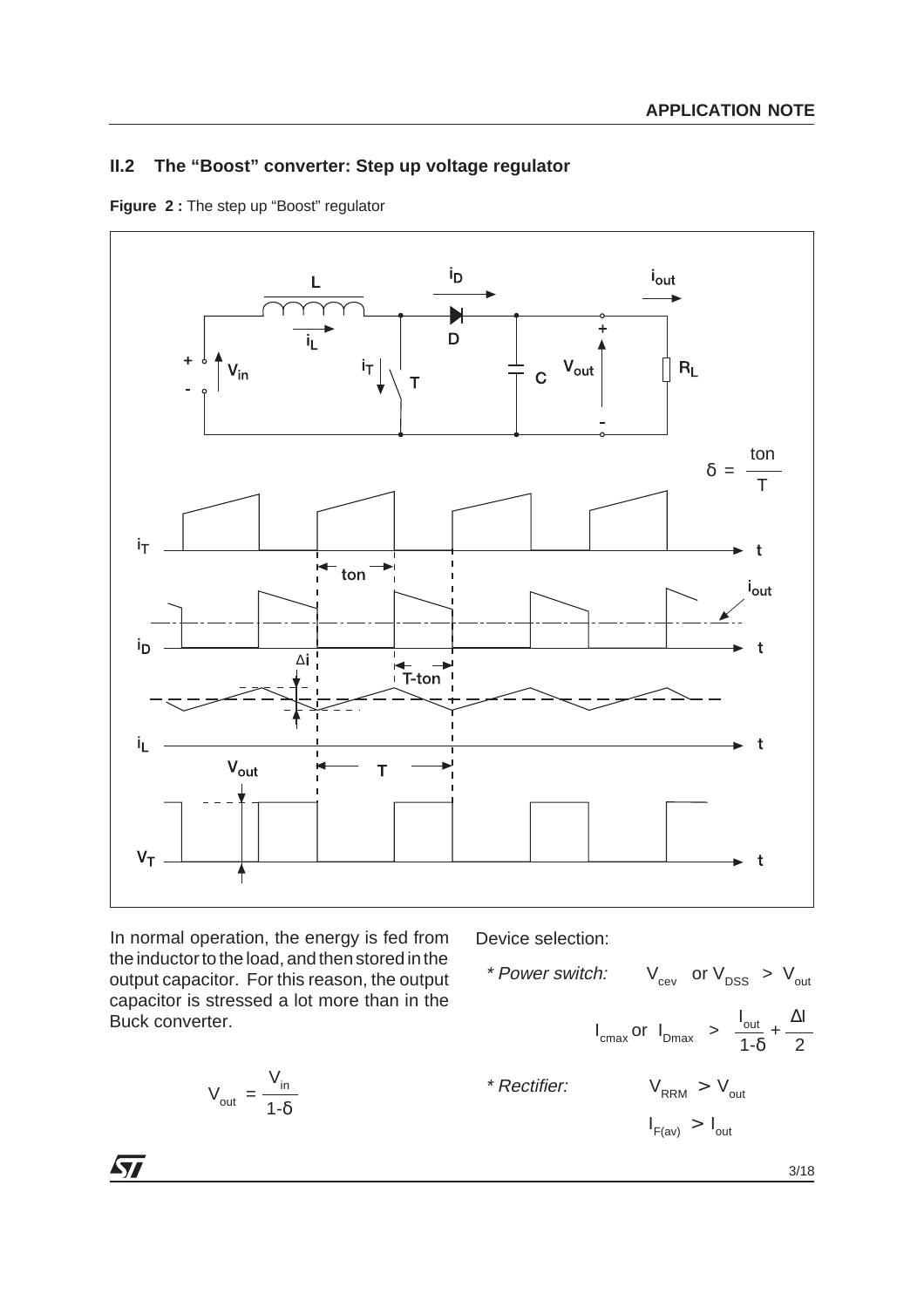# **II - 3 "Buck-Boost converter: Step up/Step down voltage regulator**

**Figure 3 :** The step up/step down "Buck-Boost" regulator



For a duty cycle under 0.5 the conversion works in step down mode, for a duty cycle over 0.5, the converter then operates in the step up mode.

$$
V_{\text{out}} = -\frac{V_{\text{in}}.\delta}{1-\delta}
$$

Device selection:

\* Power switch :

$$
V_{\text{cevmax}}
$$
 or  $V_{\text{DSS}} > V_{\text{inmax}} + V_{\text{out}}$   
 $I_{\text{cmax}}$  or  $I_{\text{Dmax}} > \frac{I_{\text{out}}}{1-\delta} + \frac{\Delta I}{2}$ 

\* Rectifier:

$$
V_{RRM} > V_{inmax} + V_{out}
$$
  

$$
I_{F (av)} > I_{out}
$$

 $\sqrt{27}$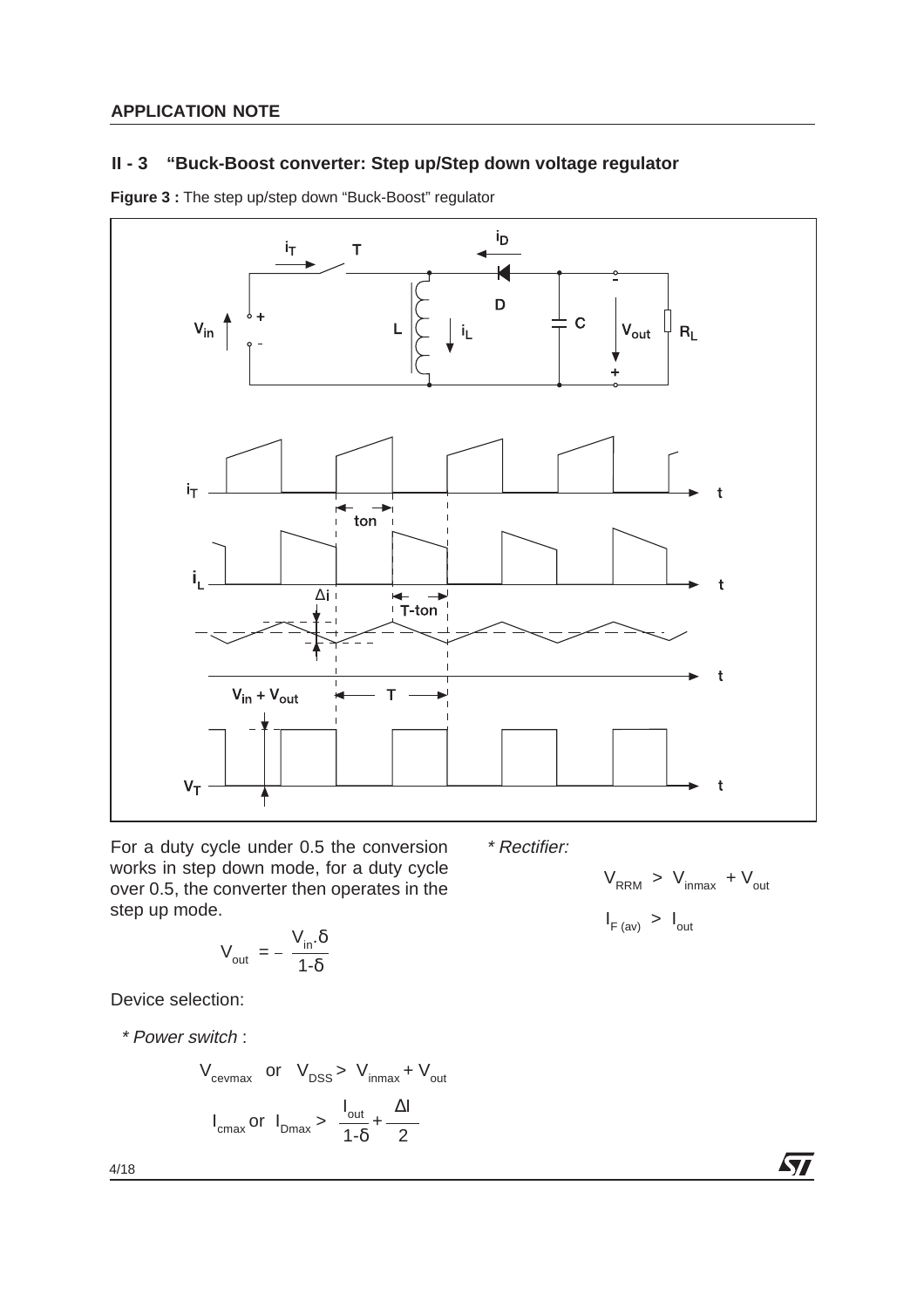## **II.4 Summery**

|                                       | <b>STEP DOWN</b>    | <b>STEP UP</b>      | <b>STEP UP/DOWN</b>                                                |
|---------------------------------------|---------------------|---------------------|--------------------------------------------------------------------|
| $V_{\text{out}}$                      | $V_{in}$ . $\delta$ | $V_{in}/1 - \delta$ | $\left[-V_{\text{in}} \cdot \delta\right] / \left[1-\delta\right]$ |
| <b>RMS</b><br>current in $C_{_{out}}$ | low                 | high                | high                                                               |
| Supplied<br>input<br>current          | discontinuous       | continuous          | discontinuous                                                      |
| Gate drive                            | floating            | grounded            | floating                                                           |

# **III - ISOLATED CONVERTERS:**

The isolated converters can be classified according to their magnetic cycle swing in the B-H plot (see figure 4). An isolated converter

is asymmetrical if the magnetic operating point of the transformer remains in the same quadrant. Any other converter is, of course, called symmetrical.

**Figure 4 :** B-H plot of symmetrical converters

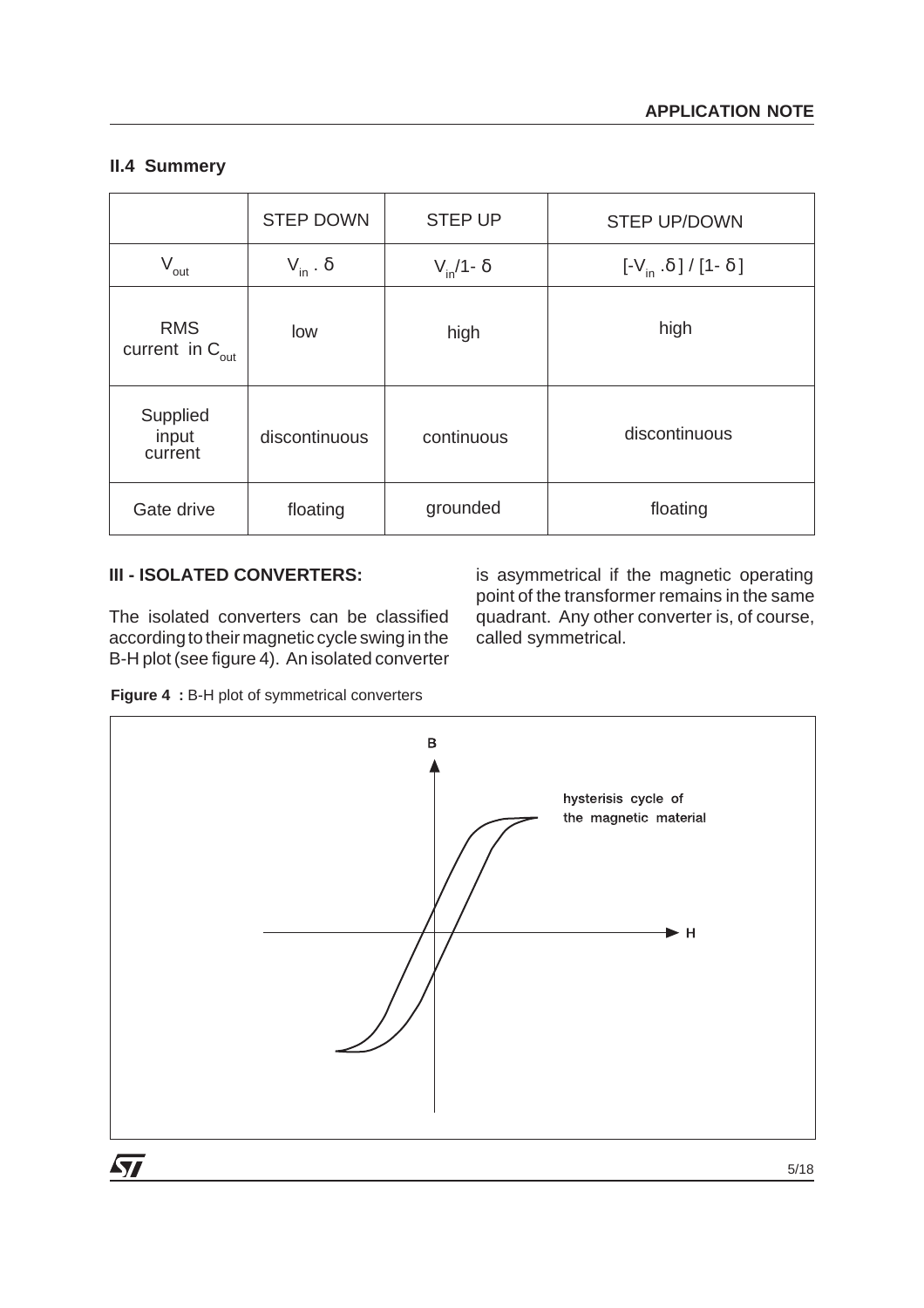## **III - 1 Asymmetrical converters**

$$
V_{out} = \frac{V_{in}}{n} \cdot \frac{\delta}{1-\delta}
$$

#### III - 1.1 Off-line flyback regulators

The energy is stored in the primary  $L_p$ inductance of the transformer during the time the power switch is on, and transferred to the secondary output when the power switch is off. If  $n = N_p / N_s$  is the turns ratio of the transformer we have:





\*Power switch:

 $V_{CEV}$  or  $V_{DSS} \ge V_{inmax} + nV_{out} +$  leakage inductance spike

**AV** 

\* Secondary Rectifier:

$$
V_{RRM} \geq V_{out} + \frac{V_{inmax}}{n}
$$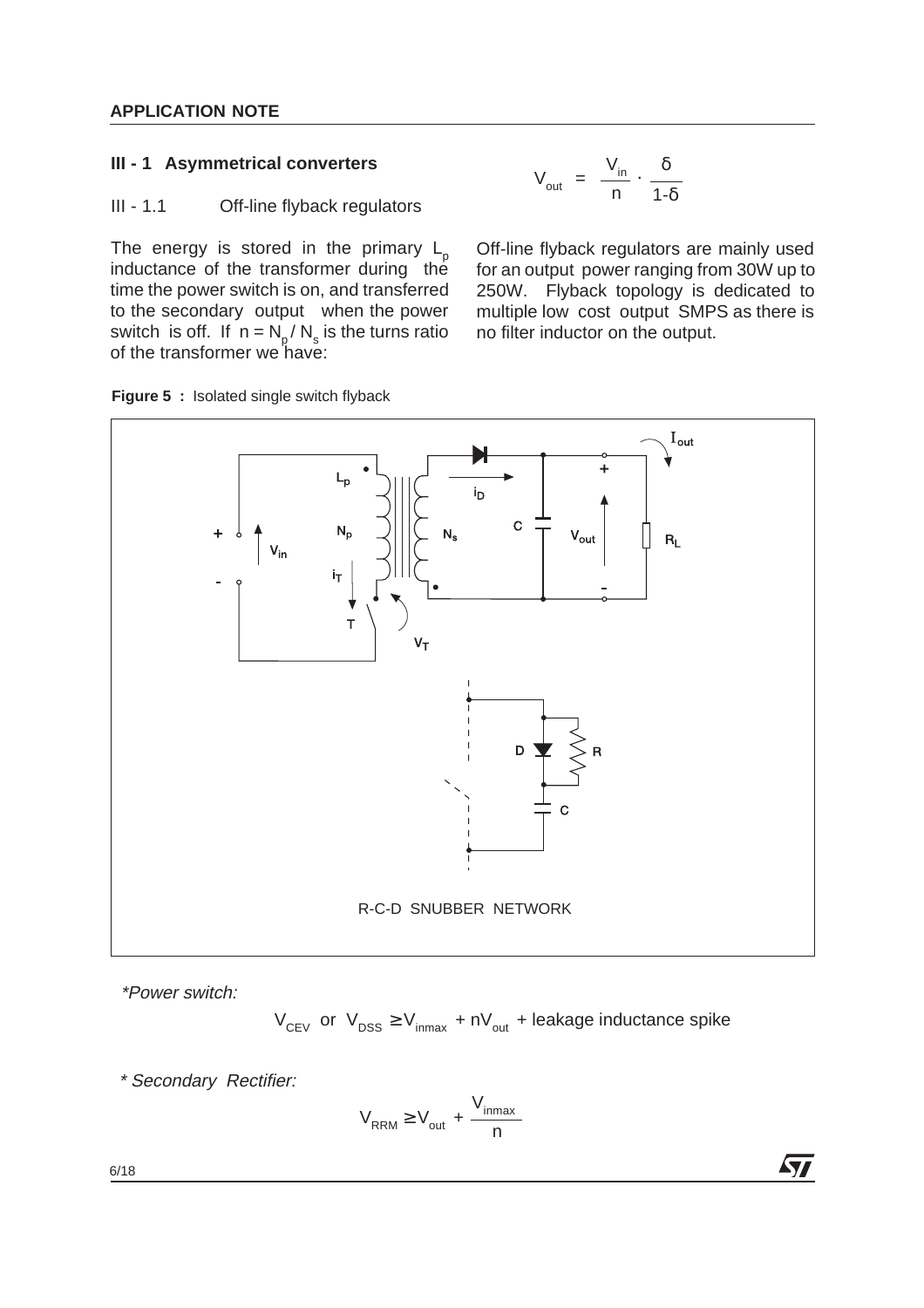#### **a. Single switch versus double switch flyback**

In the single switch flyback, an overvoltage spike is applied across the power switch at each turn off. The peak value of this overvoltage depends upon the switching time, the circuit capacitance and the primary to secondary transformer leakage inductance. So, a single switch flyback nearly always requires a snubber circuit limiting this voltage spike (see figure 5).

In a double switch flyback, the leakage inductance of the power transformer is much less critical (see figure 6). The two demagnetization diodes  $(D_1 \text{ and } D_2)$  provide a single non dissipative way to systematically clamp the voltage across the switches to the input DC voltage  $V_{in}$ . This energy recovery system allows us to work at higher system allows us to work at switching frequencies and with a better efficiency than that of the single switch structure. However, the double switch structure requires driving a high side switch. This double switch flyback is also known as asymmetrical half bridge flyback.



**Figure 6:** Isolated double switch flyback

\* Power switch:

$$
V_{CEV}
$$
 or  $V_{DSS} \geq V_{inmax}$ 

\* Primary Rectifiers:  $D_3$  and  $D_4$ 

$$
V_{RRM} \geq V_{inmax}
$$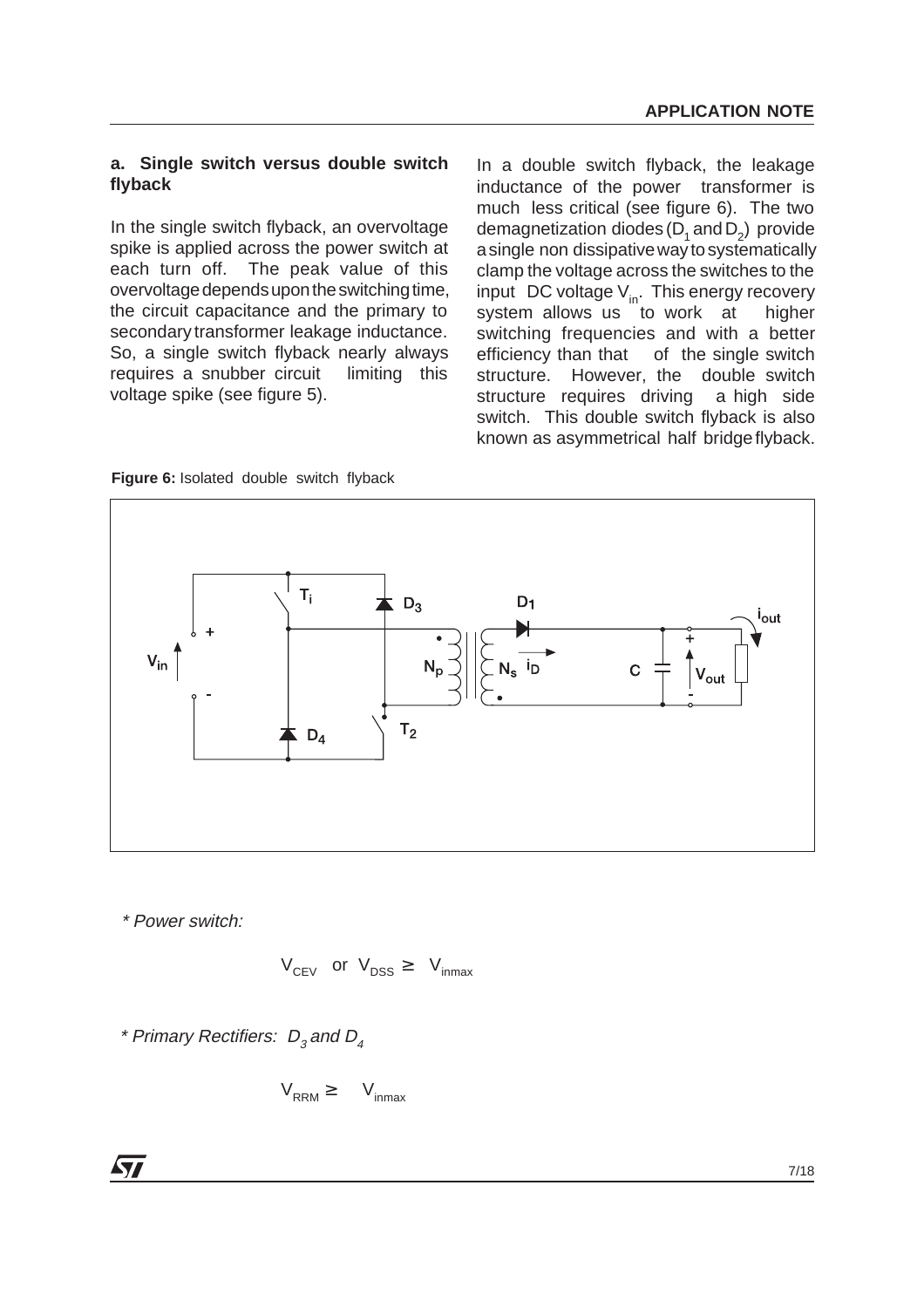#### **b. Discontinuous versus continuous mode flyback**

The flyback converter has two operating modes depending whether the primary

#### **Discontinuous mode**

inductance of the transformer is completely demagnetized or not.

| ADVANTAGES                                                                                           | <b>DISADVANTAGES</b>                                                                     |
|------------------------------------------------------------------------------------------------------|------------------------------------------------------------------------------------------|
| - Zero turn-on losses for the power switch                                                           | - High peak currents in rectifiers and power<br>switches                                 |
| - Good transient line/load response                                                                  | - Large output ripple: $C_{\text{out}}$ (disc.) $\approx 2 \cdot C_{\text{out}}$ (cont.) |
| - Feedback loop (single pole) easy to<br>stabilize                                                   |                                                                                          |
| - Recovery time rectifier not critical: current<br>is zero well before reverse voltage is<br>applied |                                                                                          |

#### **Figure 7:** Discontinuous mode flyback waveforms

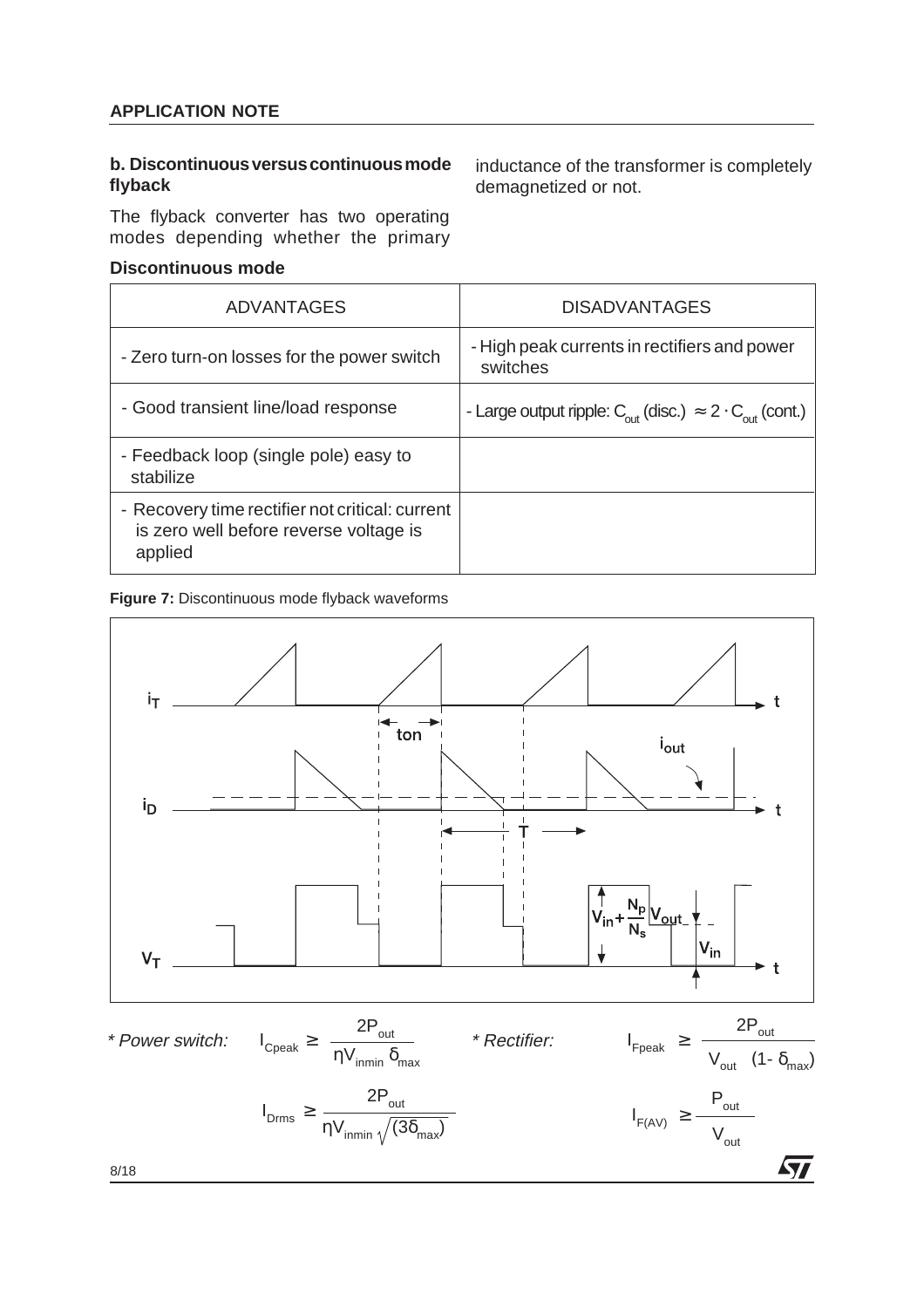# **Continuous mode**

 $\sqrt{27}$ 

| <b>ADVANTAGES</b>                                                                       | <b>DISADVANTAGES</b>                                                         |
|-----------------------------------------------------------------------------------------|------------------------------------------------------------------------------|
| - Peak current of rectifier and switch is half<br>the value of discontinuous mode       | - Recovery time rectifier losses                                             |
| - Low output ripple:<br>$C_{\text{out}}$ (cont.) $\approx$ 0.5 $C_{\text{out}}$ (disc.) | -Feedback loop difficult to stabilize (2 poles<br>and right half plane zero) |



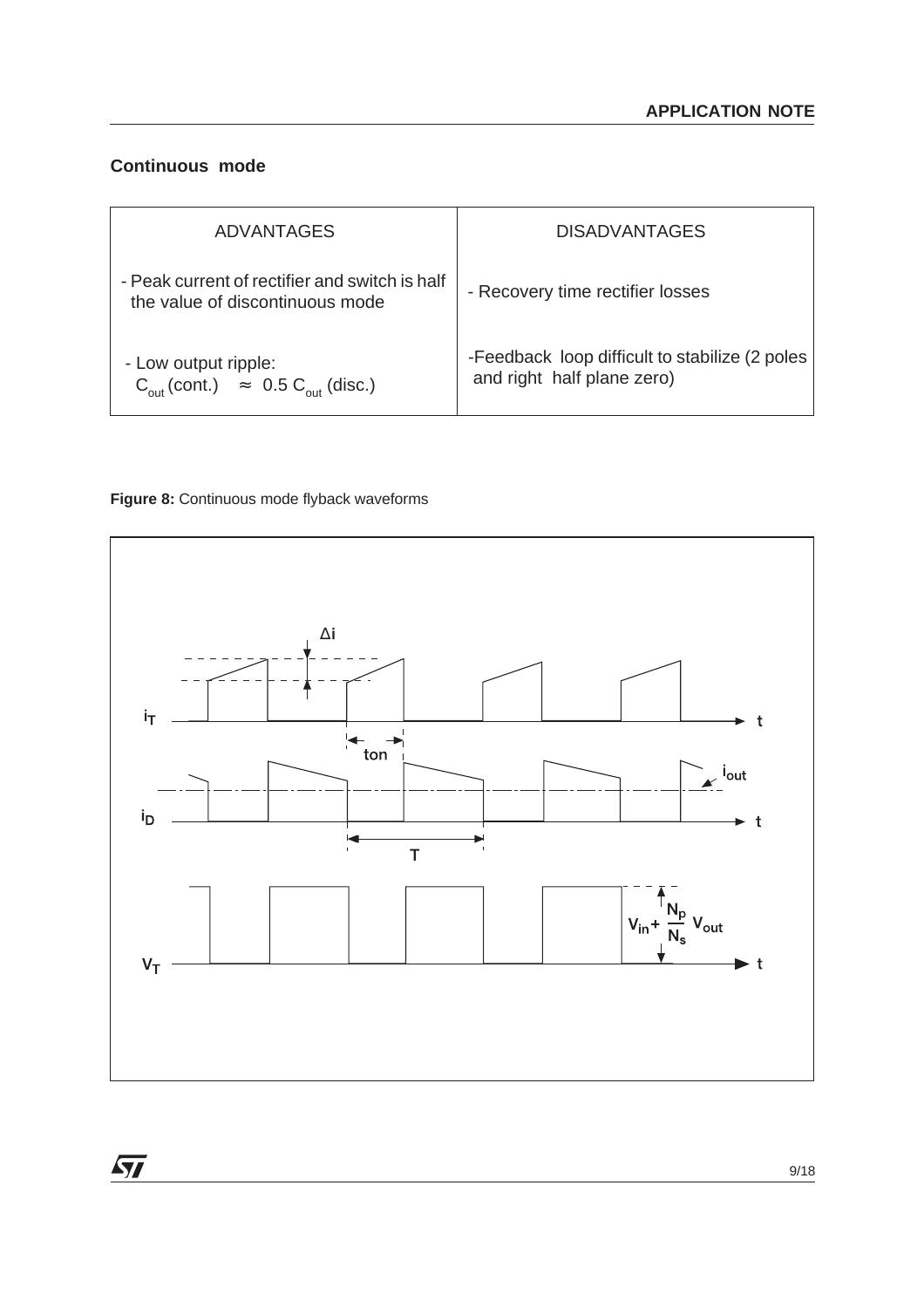\* Power switch:

$$
I_{\text{Cpeak}} \ge \frac{2P_{\text{outmax}}}{\eta \ \delta_{\text{max}} \ V_{\text{inmin}} \ (1+A)}
$$
  

$$
I_{\text{Drms}} \ge \frac{2P_{\text{out}}}{\eta V_{\text{inmin}}} \sqrt{\left(\frac{(1+A+A^2)}{3\delta_{\text{max}}}\right)}
$$

\* Rectifier:

$$
I_{\text{Fpeak}} \geq \frac{2P_{\text{out}}}{V_{\text{out}} (1 - \delta_{\text{max}})(1+A)}
$$

$$
I_F(AV) \geq \frac{P_{out}}{V_{out}}
$$

$$
\text{with } A \geq \text{ } = \text{ } \text{ } \frac{I_{\text{peak}} - \Delta I}{I_{\text{peak}}}
$$

# **III - 1.2 Off line forward regulators**

The forward converter transfers directly the energy from the input source to the load during the on-time of the power switch. During off-time of the power switch, the energy is freewheeling through the output inductor and the rectifier  $D_{2}$ , like in a chopper (see figure 1).

$$
V_{\text{out}} = \delta \cdot \frac{V_{\text{in}}}{n}
$$

A forward regulator can be realized with a single switch structure or with a double switch structure, according to the way the energy stored in the transformer primary inductance is demagnetized. Forward converters are commonly used for output power up to 250W in single switches, and up to 1kW in double switch structures.

## **Single switch vs. double switch forward**

In the single switch forward, the magnetizing energy stored in the primary inductance is restored to the input source by a demagnetization winding  $N_a$ . Most commonly, the primary and the demagnetization windings have the same number of turns.

So, at turn-off, the power switch has to withstand twice the input voltage during the demagnetization time, and then, once the input voltage (see figure 9).

The demagnetization and primary windings have to be tightly coupled to reduce the voltage spike - more than the theoretical 2  $V_{in}$ - occuring at turn-off across the power switch.

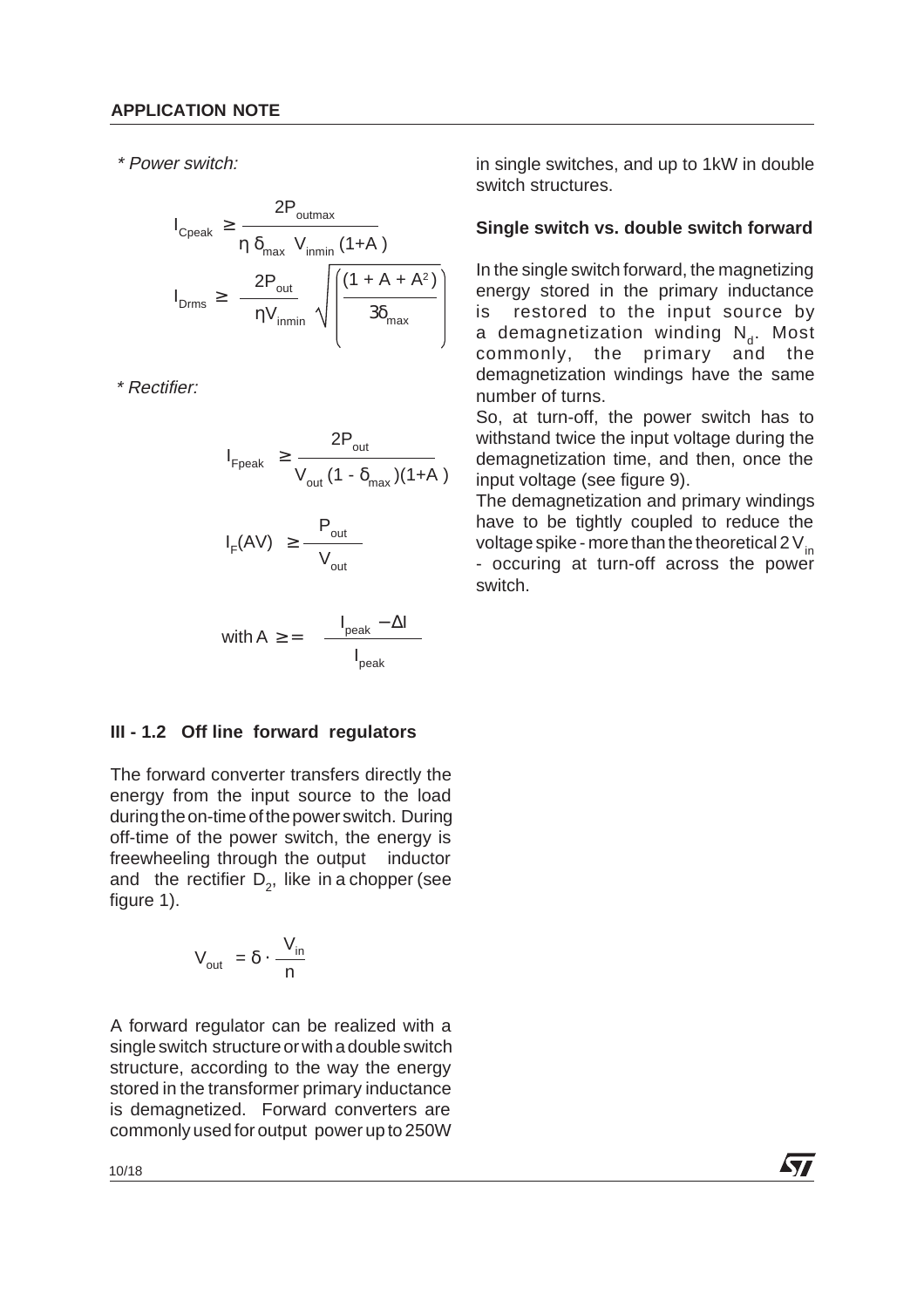

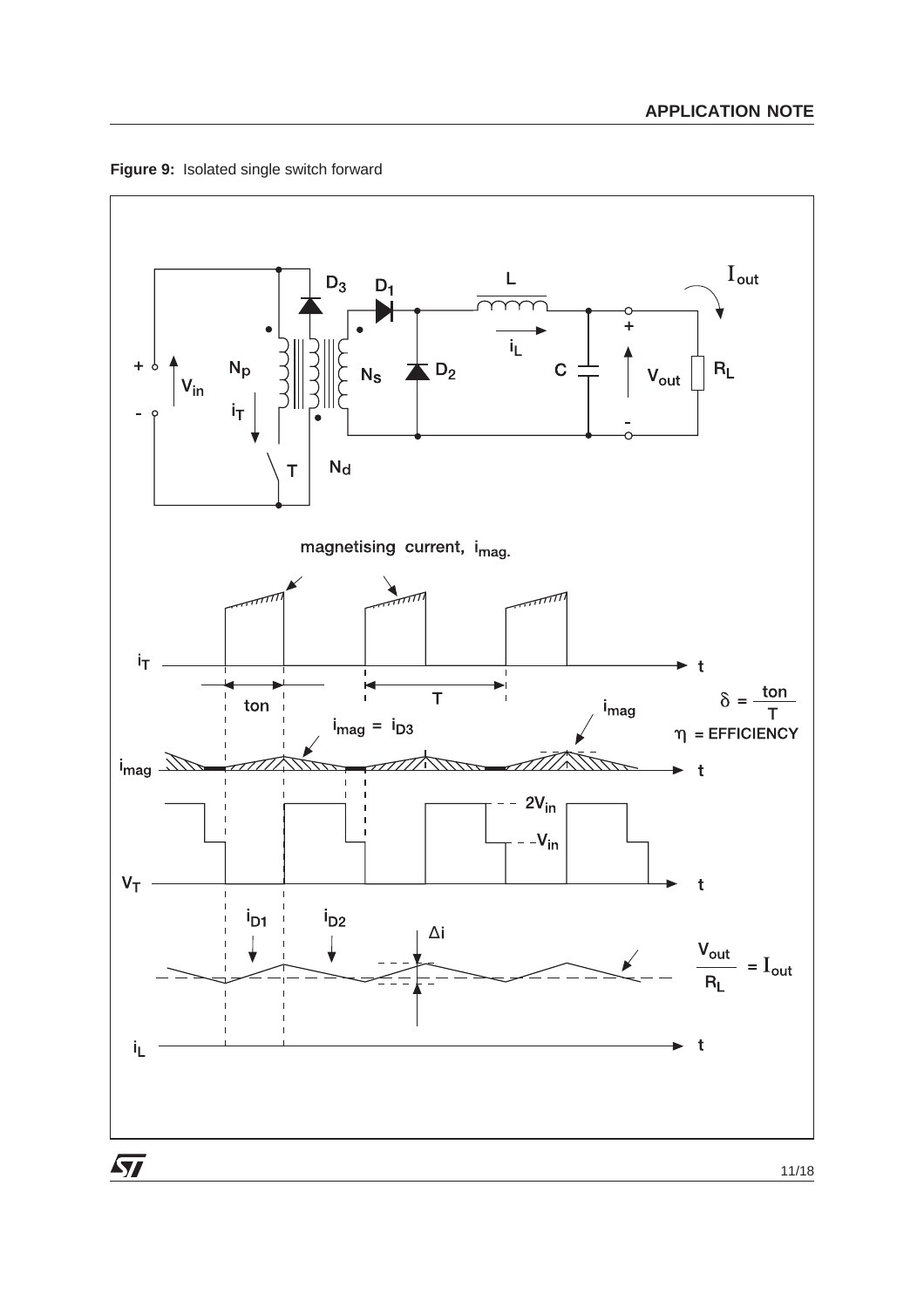\* Power switch:

 $[1 + \frac{1}{\sqrt{1}}]$  + leakage inductance spike  $N_{p}$  $V_{CEV}$  or  $V_{DSS} \geq V_{inmax}$   $1 + \frac{1}{N_d}$ 

$$
I_{\text{cpeak}} \geq \frac{1.2 \cdot P_{\text{out}}}{\eta V_{\text{inmin}} \cdot \delta_{\text{max}}}
$$

$$
I_{\text{Drms}} \geq \frac{1.2.P_{\text{out}}}{\eta V_{\text{inmin}} \cdot \sqrt{\delta_{\text{max}}}}
$$

\*Rectifiers:

FORWARD D1:

\n
$$
\left[\n\begin{array}{ccc}\nV_{RRM} \geq V_{inmax} & \cdot & \frac{N_s}{N_d} + \text{leakage inductance spike} \\
& & I_{\text{grav}} \geq I_{\text{out}} & \delta_{\text{max}}\n\end{array}\n\right]
$$

 $\sqrt{2}$ 

FREEWHEELING D2:

\n
$$
V_{RRM} \geq \frac{V_{inmax} \cdot (V_{out} + V_{F})}{V_{inmin} \cdot \delta_{max}}
$$
\n
$$
I_{F(av)} \geq I_{out}
$$

$$
\text{DEMAGNETIZATION D3:} \begin{bmatrix} V_{\text{RRM}} \geq \left[ 1 + \frac{N_d}{N_p} \right] V_{\text{inmax}} \\ \frac{1}{N_{\text{F(av)}}} \geq \frac{1}{2} \frac{N_{\text{magnpeak}}}{2} \cdot \delta_{\text{max}} \end{bmatrix}
$$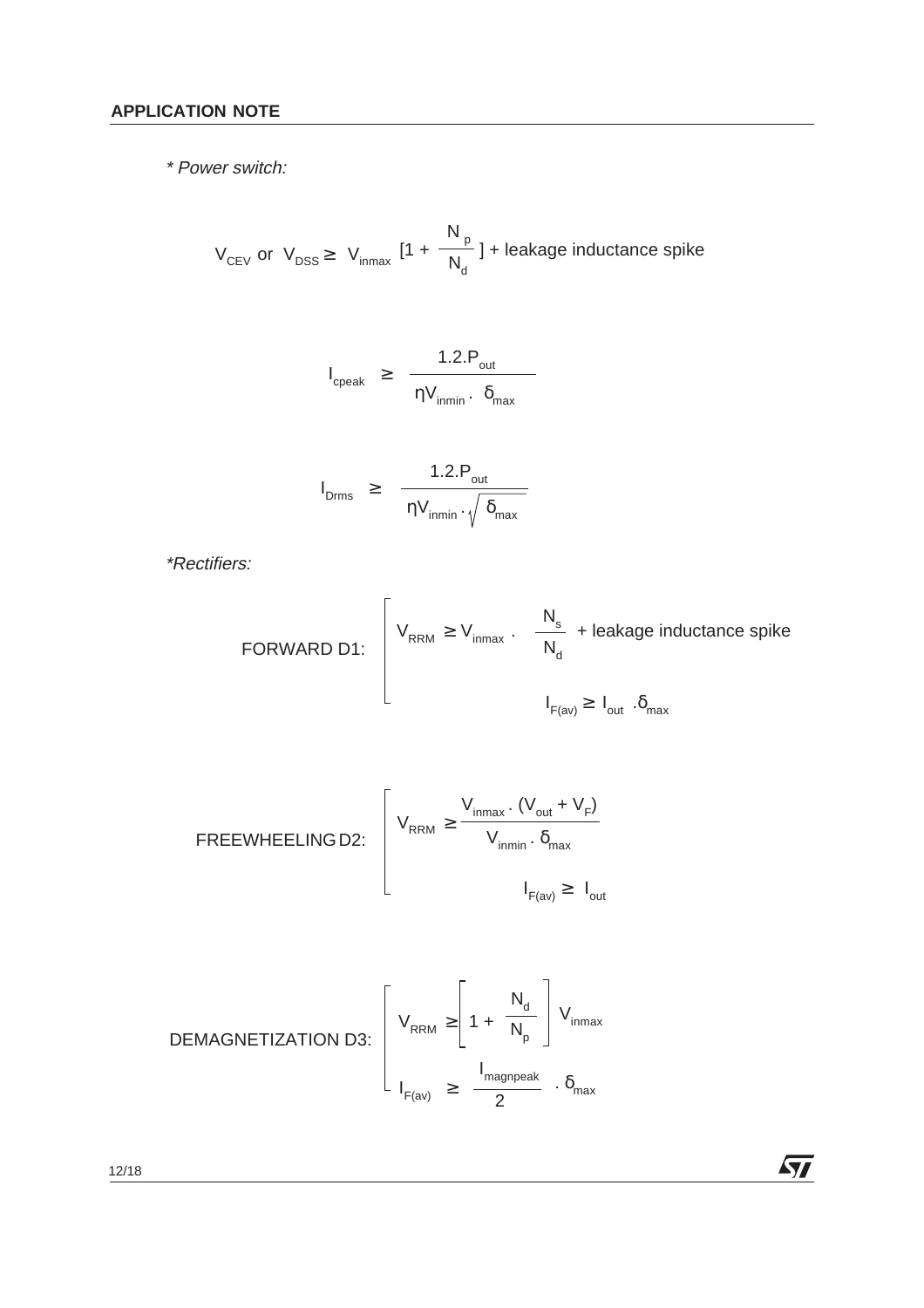In the "double switch forward", also called asymmetrical half bridge forward, the magnetizing energy stored in the primary inductance is automatically returned to the bulk capacitor by the two demagnetization diodes  $D_1$  and  $D_2$ .

The two power switches and demagnetisation diodes have to withstand only once the input voltage  $V_{in}$ . As for the double switch flyback, the asymmetrical half bridge needs a floating gate drive for the high side switch.

\* Power switch:

$$
V_{CEV}
$$
 or  $V_{DSS} \geq V_{inmax}$ 

$$
I_{\text{Drms}} \geq \frac{1.2.P_{\text{out}}}{\eta V_{\text{inmin}} \cdot \sqrt{\delta_{\text{max}}}}
$$

\* Rectifiers:

FORWARD D1:

\n
$$
V_{\text{RRM}} \geq \frac{V_{\text{inmax}} (V_{\text{out}} + V_{\text{F}})}{V_{\text{inmin}} \cdot \delta_{\text{max}}}
$$
\n
$$
I_{\text{F(av)}} \geq I_{\text{out}} \cdot \delta_{\text{max}}
$$

$$
FREEWHEELING\n\begin{bmatrix}\nV_{RRM} \ge V_{inmax} & (V_{out} + V_{F}) \\
D2: & I_{F(av)} \ge I_{out}\n\end{bmatrix}
$$



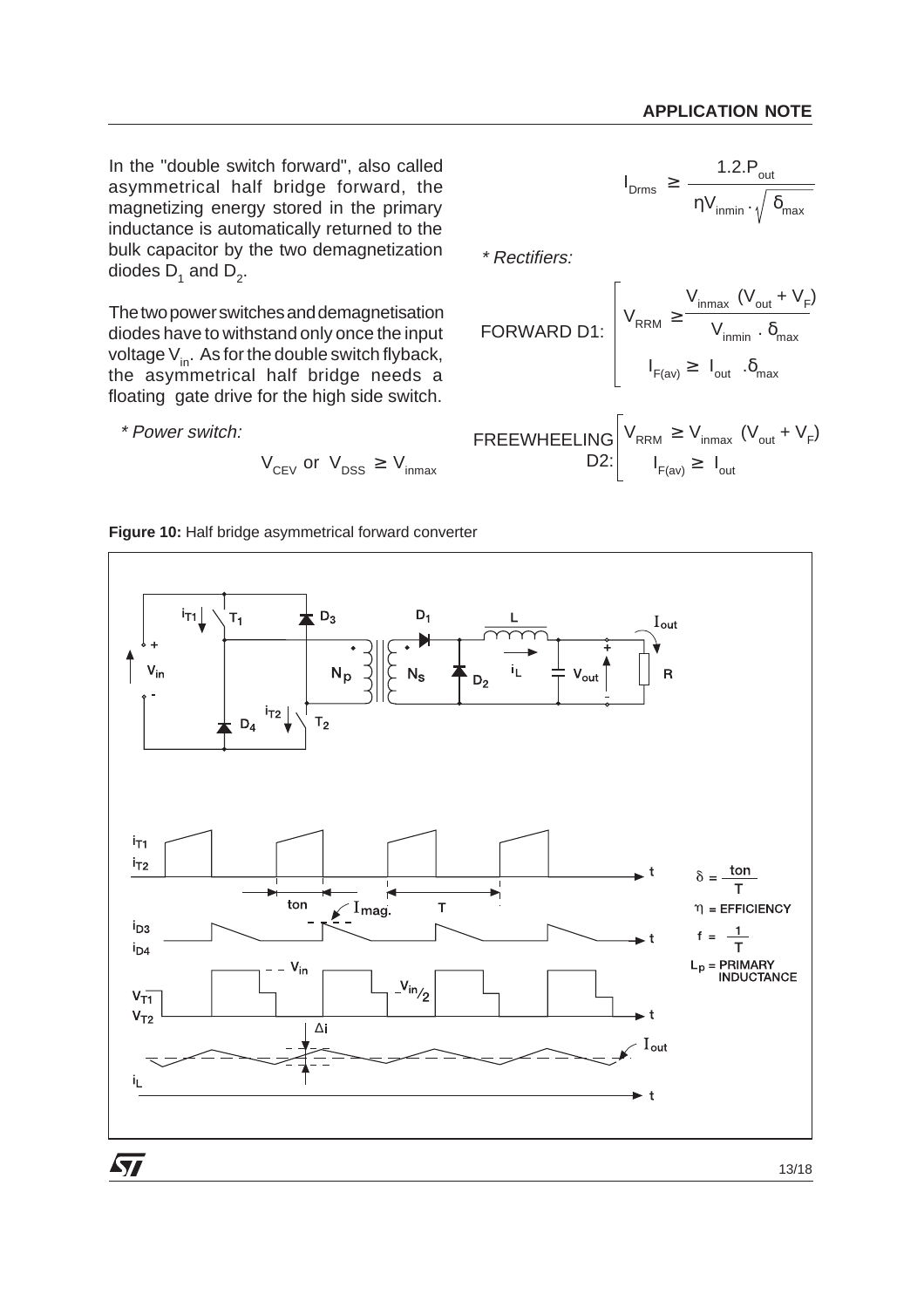#### **III - 2 Symmetrical converters**

This type of converter always uses an even number of switches. It also better exploits the transformer's magnetic circuit than in asymmetrical converters. So, smaller size and weight can be achieved.

The three most common structures used are:

- PUSH/PULL
- HALF BRIDGE with capacitors
- FULL BRIDGE

## **III - 2.1 Push/Pull converter**

 $T_1$  and  $T_2$  switches (see figure 11) are alternately turned-on during a time  $t_{on}$ . The secondary circuit operates at twice the switching frequency.

A deadtime  $t_d$  between the end of conduction of one switch and the turn-on time of the other one is required in order to avoid simultaneous conduction of the two switches.

$$
V_{\text{out}} = 2 \frac{\delta V_{\text{in}}}{n}
$$

Moreover, the snubber network in symmetrical converters must be carefully designed, since they inter-react with one another.

**Ayy** 



**Figure 11:** Push-Pull converter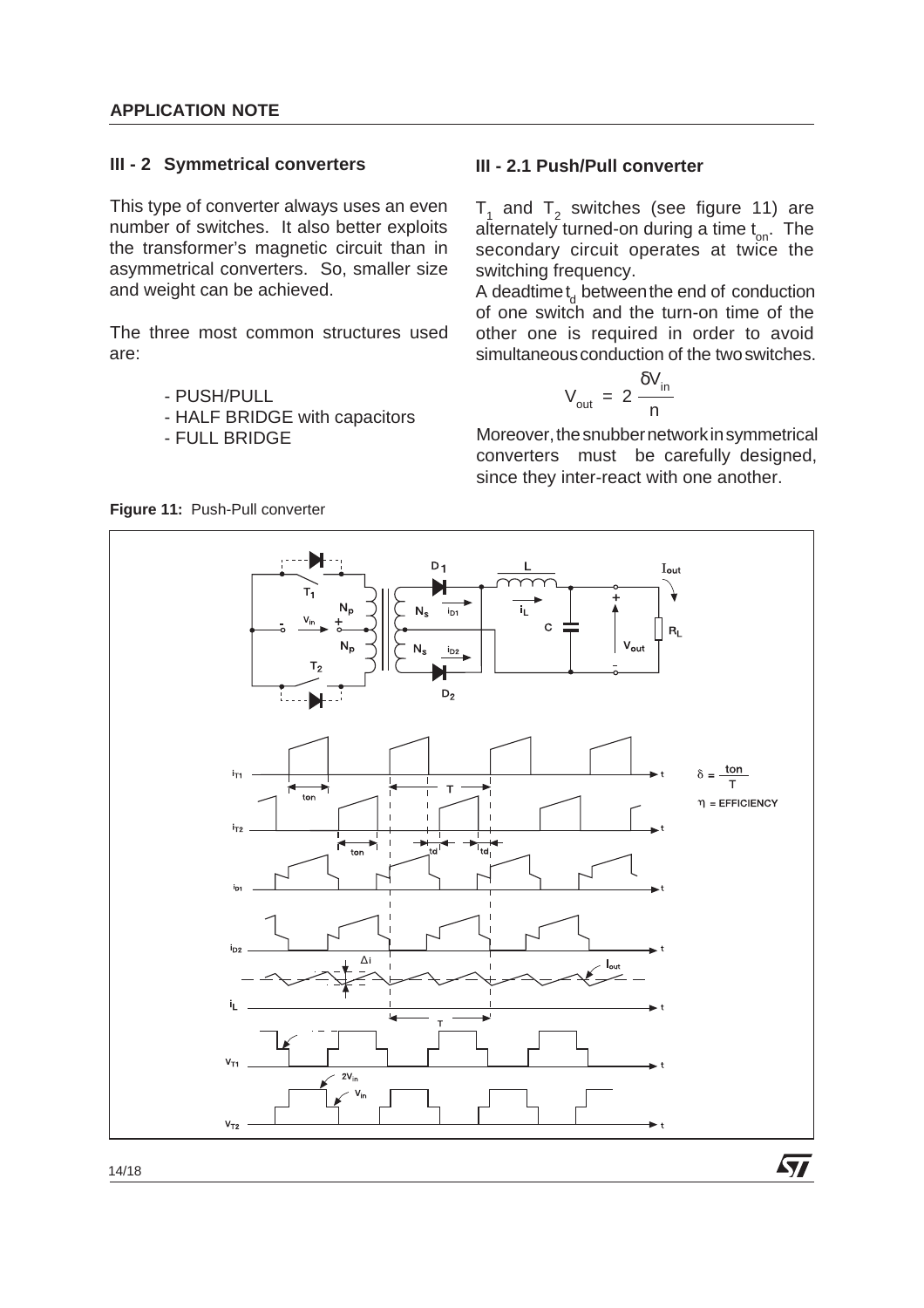\* Power switch

$$
I_{\text{Dpeak}} \text{ or } I_{\text{Cpeak}} \geq \frac{P_{\text{out}}}{\eta V_{\text{inmin}}}
$$

 $V_{CEV}$  or  $V_{DSS} \geq 2V_{inmax}$  + leakage inductance spike

\* Rectifier

$$
V_{RRM} \ge \frac{(V_{out} + V_F) V_{inmax}}{\delta_{max} V_{inmin}} + \text{ Voltage spike}
$$
  

$$
I_{F(av)} \ge \frac{I_{outmax}}{2}
$$

The switches are easy to drive since they are both referenced to ground, however they must withstand twice the input supply voltage.

The inherent flux symmetry problems can be corrected with a current mode PWM control circuit.

The capacitors in series across the supply fix a mid-point so that switches withstand only once the input voltage  $V_{in}$ .

However, this topology requires driving a high side switch. When using bipolar switches, transistor's storage time should have tight tolerances to avoid imbalance in operating flux level.

#### **III - 2.2 Half bridge converter**

This topology can be used for an output power capability up to 500W. As for the push-pull converter,  $T_1$  and  $T_2$  switches are alternately turned on during a time  $t_{on}$ .

$$
V_{\text{out}} = \frac{V_{\text{in}} \cdot \delta}{n}
$$

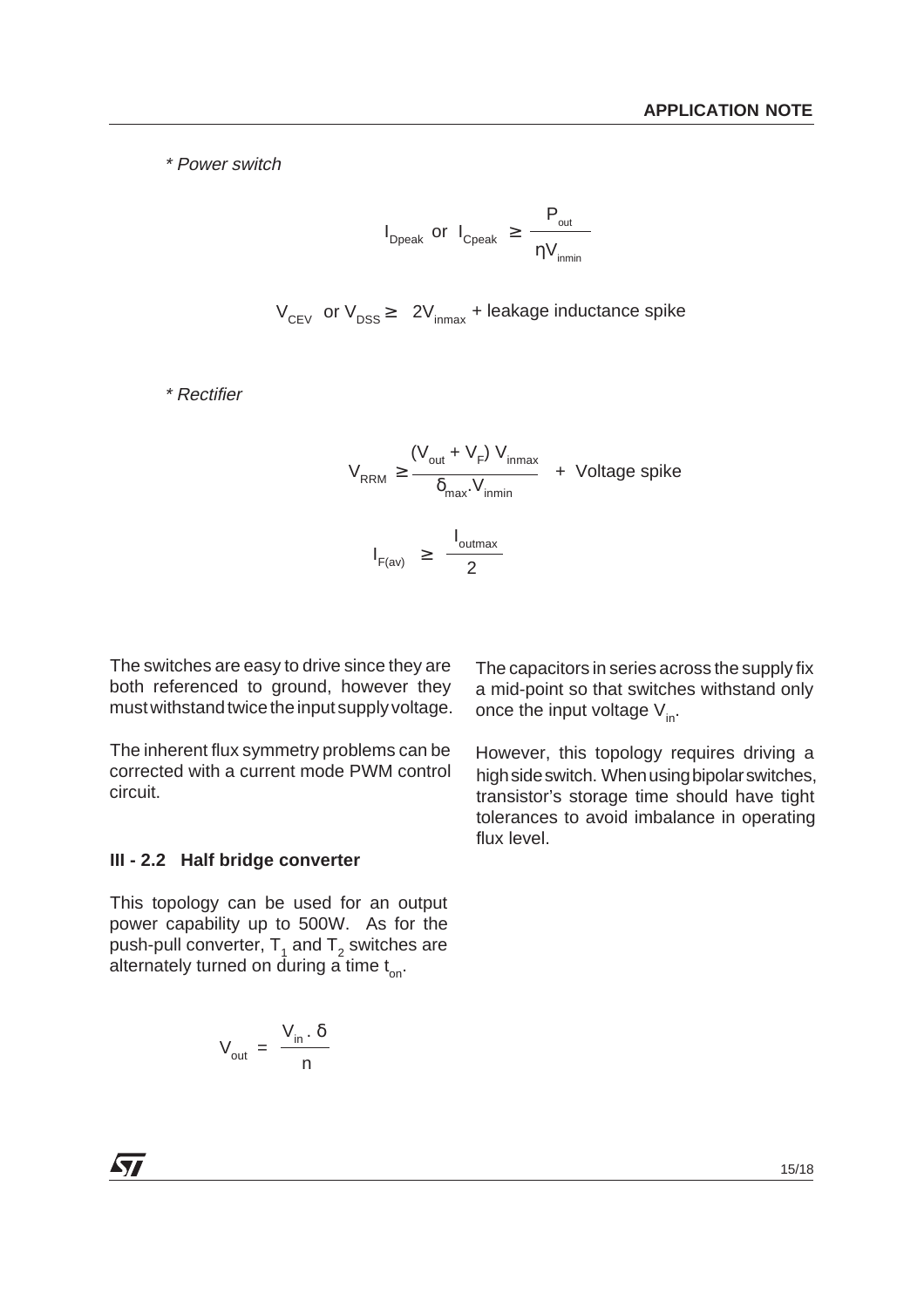**Figure 12:** Half bridge converter



$$
I_{\text{Cpeak}} \text{ or } I_{\text{Dpeak}} \ge \frac{2P_{\text{out}}}{\eta V_{\text{inmin}}}
$$
  

$$
V_{\text{CEV}} \text{ or } V_{\text{DSS}} \ge V_{\text{inmax}}
$$

\* Rectifier:

\* Power switch:

$$
V_{RRM} \ge \frac{(V_{out} + V_F) \cdot V_{inmax}}{\delta_{max} \cdot V_{inmin}} + \text{leakage inductance spike}
$$
\n
$$
I_{F(av)} \ge \frac{I_{outmax}}{2}
$$

 $\sqrt{2}$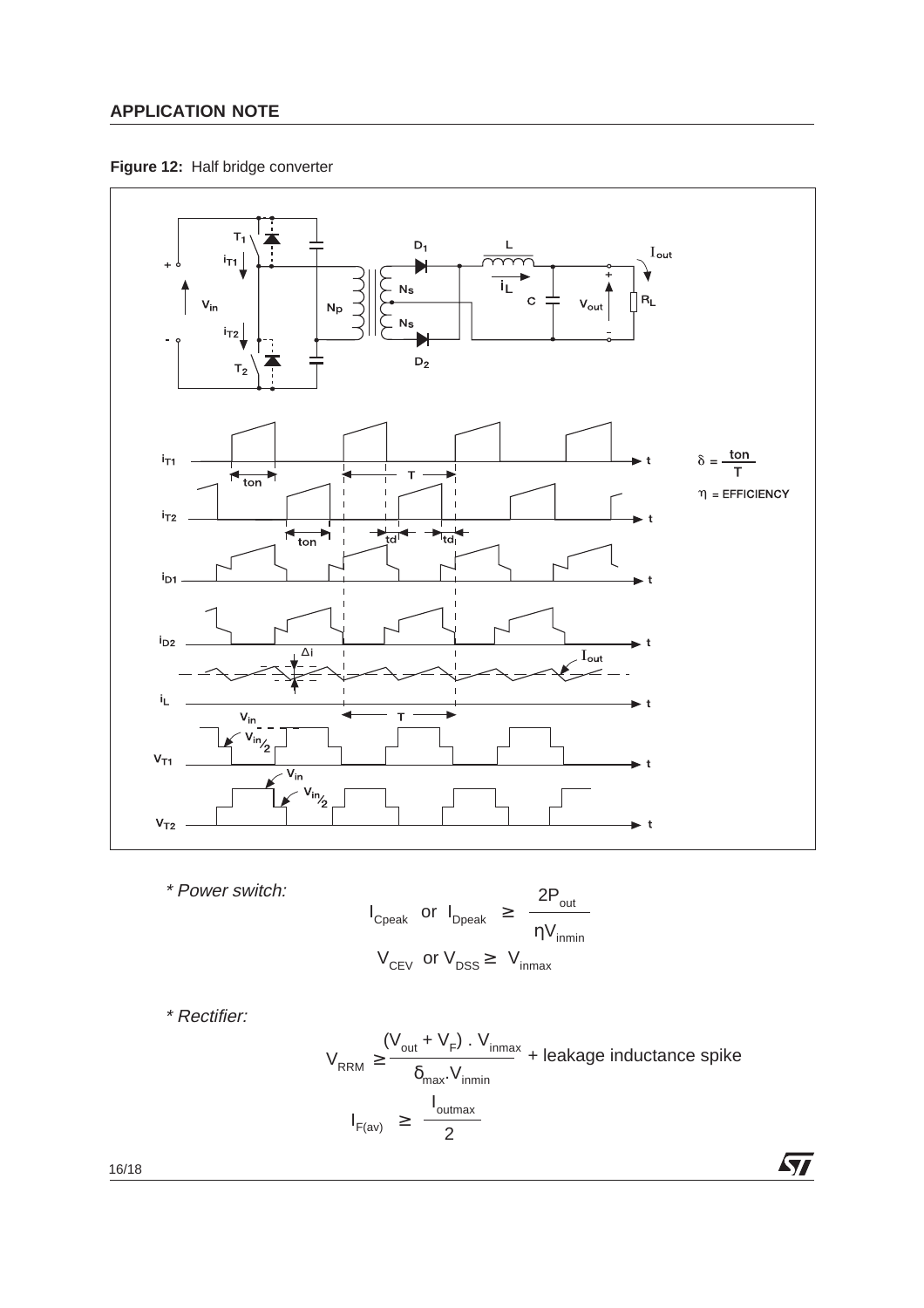Deadtimes ( $t_d$  an figure 12) between two consecutive switch conduction are absolutely mandatory to avoid bridge-leg short circuit.

Sometimes, power transformers are paralleled to provide higher output power.

## **III - 2.3 Full bridge converter**

Because of the number of components, the full bridge is for high power applications, ranging from 500 up to 2000W.

$$
V_{\text{out}} = \frac{2V_{\text{in}}\delta}{n}
$$

Switch pairs  $T_1$  and  $T_3$ ,  $T_2$  and  $T_4$  are alternately driven.



#### **Figure 13:** Full bridge converter